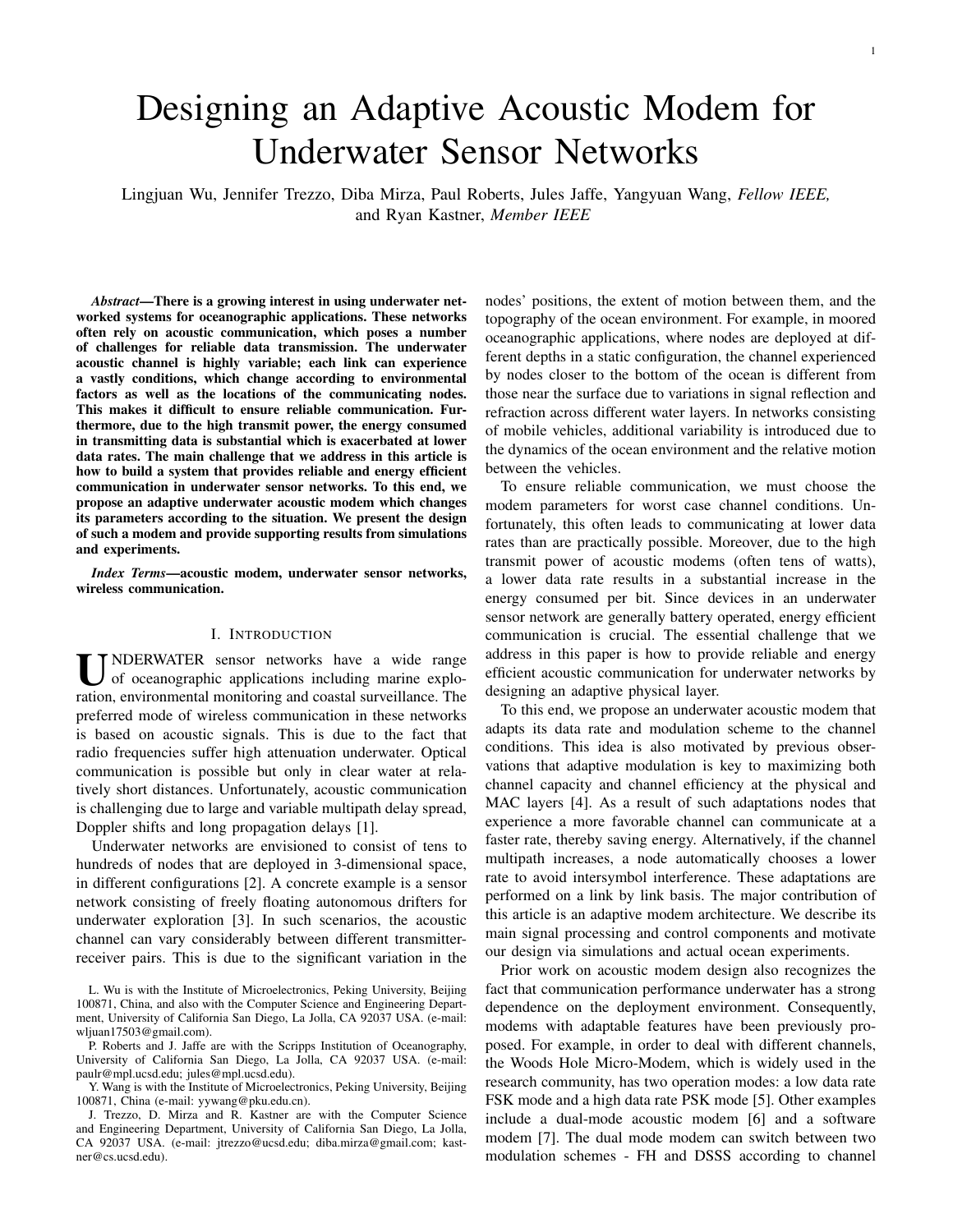signal to noise ratio (SNR) [6]. The software modem allows the user to select a desired modulation technique, data-rate and frame length [7]. These modems require the user to set certain communication parameters prior to deployment and they are not designed to adapt to a variable channels in realtime, after the network is deployed. We aim to design a modem architecture that can be dynamically changed either before deployment or during its operation.

The rest of this article is organized as follows. In Section II, we describe our adaptive modem architecture focusing on the major components: channel estimation, symbol synchronization and modulation. Section III provides simulation and experimental results. We conclude the paper and present future work in Section VI.

#### II. ADAPTIVE ACOUSTIC MODEM DESIGN

Underwater acoustic modems consist of three fundamental components as shown in Fig. 1: a transducer, an analog transceiver and a digital hardware platform for signal processing and control. This article focuses on the design of the physical layer on the digital platform.



Fig. 1. An example adaptive acoustic modem design

In the following we provide details about the major parts of the digital hardware platform. In each case, we give a general description of its function, discuss the parameters that can be adapted, and describe options that we studied in our experiments.

*Controller:* The controller orchestrates the digital platform. This includes moving data to and from the analog transceiver, setting the parameters for the various parts of the digital hardware, and ultimately interfacing with higher level network stack.

*Modulation:* There are many different types of signals used for underwater communication. These include FSK [5], PSK [8], OFDM [9], DSSS [6], [10]. While an adaptive modem can ideally switch between any modulation scheme, we studied FSK and DSSS in our experiments. FSK is a fairly simple and widely used modulation scheme in underwater communication due to its intrinsic robustness to time and frequency spreading. Our receiver uses a non coherent energy detection demodulation method [11]. In DSSS, symbols are spread in frequency domain by multiplying with a spreading code. We used a DSSS waveform based on Walsh and msequence [10].

*Channel Estimation:* A major component of an adaptive modem is the ability to change aspects of the modem including selecting a modulation scheme, the data rate, the transmit power and other configurable portions of the design. Many of these depend upon current and future characteristics of the acoustic channel. Therefore channel estimation is an important part of any adaptive modem.

The Doppler shift, channel path gains and SNR are some of the important channel state information that must be measured and predicted. Prediction is particularly important since sound travels slowly (1500 m/s) and some channel characteristics vary on the order of seconds or faster. Ideally, the receiver will measure the channel characteristics and feed it back to the transmitter. This requires estimation at least one transmission in advance. Some work has been done such as a channel prediction scheme is proposed for adaptive modulation in [12].

Our experiments use a chirp signal for estimating the channel due to its good autocorrelation properties. Using a chirp signal, the Doppler shift, multipath delay spread and SNR are computed as follows.

Doppler shift is induced by the relative motion between the transmitter and receiver as well as by the motion of the medium. The Doppler scaling factor is calculated as  $\Delta = T_{rp}/T_{tp} - 1$ , where  $T_{tp}$  and  $T_{rp}$  are the duration of transmitted and received data packets respectively. The packet structure designed to calculate  $\Delta$  is shown in Fig. 2. The received signal correlates with the original chirp and the time duration between two correlation peaks,  $T_{rp}$  is computed. After that, we calculate Doppler shift  $f = \Delta \times f$  where f is the carrier frequency.



Fig. 2. Packet length measurement using chirp signal

Multipath is a cause of intersymbol interference (ISI), which is a limiting factor for robust high speed underwater communication. The multipath intensity profile can be calculated using a form of the Matching Pursuits algorithm [10]. In our experiments, we calculate the multipath delay spread using the previously discussed chirp signal. The received chirp is correlated with the original chirp to generate the amplitude delay profile. The RMS of the amplitude delay profile is used as a threshold and the delay spread is computed as the time difference between the path with maximum amplitude and the last path whose amplitude is greater than the RMS value.

Our experiments determine the SNR as the ratio of signal's variance to that of the ambient noise. As shown in Fig. 2, the time guard after the chirp is used to calculate the noise power.

*Symbol Synchronization:* It is critical that the receiver correctly determine the beginning of the incoming data. This is an important part of any digital communication and there are many techniques for symbol synchronization. We perform synchronization by correlating the received signal with a known preamble. We studied two different signals for candidate preambles, namely a Gold code and a chirp signal.

We used a Gold Code of length fifteen as the preamble, and an orthogonal Gold code to estimate the noise variance. Based on the noise variance a dynamic threshold was generated. The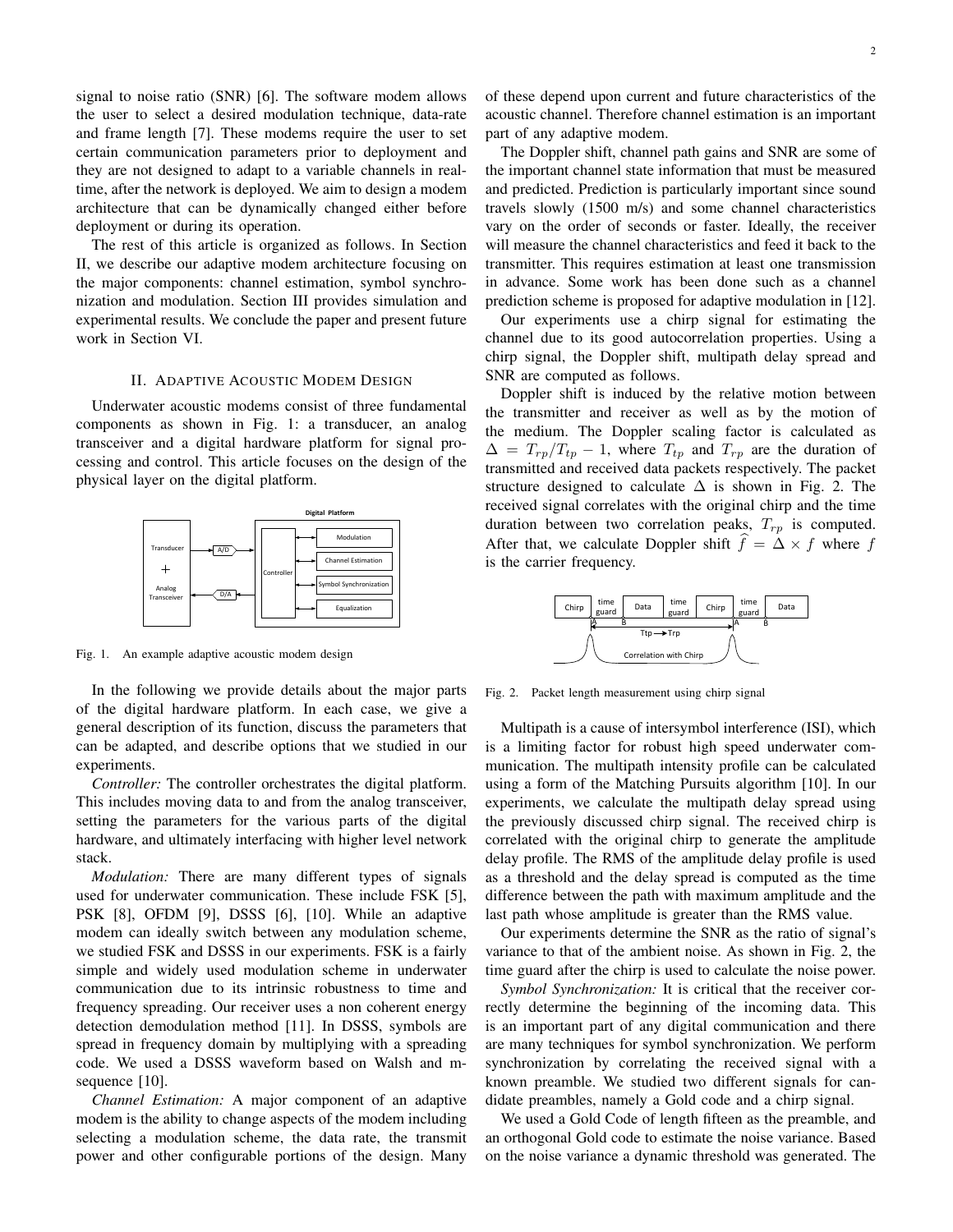start of the packet was determined to be when the received signal has a maximum correlation with the known preamble and exceeds the noise threshold [13].

We also tested a chirp signal as the preamble for synchronization due to its autocorrelation properties. We can also use the same chirp for synchronization and channel estimation to minimize the amount of data transmitted. As shown in Fig. 2, a correlation peak is detected at point A, and after a time guard of length  $T$ , the receiver starts to demodulate at point B which is the expected start of the data sequence.

*Equalization:* Long multipath delay spreads in the underwater channel make channel equalization significantly more difficult than radio channels and thus play an important role in the modem design. A significant number of equalization techniques have been proposed [14]. These are not a direct focus of this article, but must be mentioned in the design of a modem due to their importance in achieving low BER.

#### III. SIMULATION AND SEA TEST RESULTS

To evaluate the proposed adaptive modem, we did both simulations and sea tests. We executed a set of simulations to find the best data rates for different links in a network and to understand the potential benefits of modifying the data rates on a per link basis. We also performed sea tests to evaluate the performance of the major components of the proposed adaptive modem in a real environment.

The parameters for the chirp, FSK and DSSS modulation schemes used in our simulations and sea tests are given in Table I.

TABLE I CHIRP, FSK AND DSSS SIGNAL PARAMETERS

| <b>CHIRP SIGNAL PARAMETERS</b>          |                 |  |  |  |
|-----------------------------------------|-----------------|--|--|--|
| Sweep mode                              | up-chirp        |  |  |  |
| Initial frequency                       | $8$ kHz         |  |  |  |
| Maximum frequency                       | $12$ kHz        |  |  |  |
| Sweep duration                          | $50 \text{ ms}$ |  |  |  |
| <b>FSK &amp; DSSS SIGNAL PARAMETERS</b> |                 |  |  |  |
| FSK/DSSS carrier frequency              | 9 kHz           |  |  |  |
| FSK/DSSS sampling frequency             | 192 kHz         |  |  |  |
| FSK space frequency                     | 10 kHz          |  |  |  |
| FSK mark frequency                      | $11$ kHz        |  |  |  |

#### *A. Simulation Results*

We performed simulations using the Actup underwater acoustic propagation modeling software [15]. It generates the amplitude and delay profile of the received signal. The Actup simulations require that we set environmental parameters such as the communication range, water depth and the sound speed profile, and specify the location of the transmitters and receivers. We generated the underwater acoustic channel for five different transmitter and receiver pairs which were placed at different locations in the water column as shown in Fig. 3. The amplitude and delay profiles for links 1 and 5 are shown in Fig. 4. We observe that the two links have fairly different profiles which supports the fact that nodes in the underwater sensor network are likely to experience different channels.



Fig. 3. Underwater environment and the sensor nodes in Actup simulation



Fig. 4. Multipath amplitude and delay profile of link 1 and link 5

For this network scenario, we found the best data rate for each link in simulations using the channels generated in Actup. The simulations were performed for the FSK and DSSS modulation schemes. For each modulation scheme, the BER was computed over a range of data rates by demodulating 10 packets each containing 102 bits. The maximum data rate whose BER was smaller than  $10^{-2}$  was considered as the best rate for any specific link. The simulation parameters for the described network scenario for each link and the corresponding best data rate are given in Table II.

TABLE II BEST DATA RATES FOR DIFFERENT CHANNEL LINKS

| Actup Setup Parameters (m) |          |          |          |            | Data Rate (bps) |  |
|----------------------------|----------|----------|----------|------------|-----------------|--|
|                            |          |          |          |            |                 |  |
| Link                       | Tx depth | Rx depth | Distance | <b>FSK</b> | <b>DSSS</b>     |  |
| link1                      | 20       | 40       | 200      | 200        | 1900            |  |
| link2                      | 20       | 40       | 150      | 400        | 1900            |  |
| link3                      | 20       | 60       | 200      | 100        | 1900            |  |
| link4                      | 60       | 60       | 200      | 300        | 600             |  |
| link5                      | 60       | 60       | 50       | 40         | 800             |  |

The results show that the best data rate varies for different links in a network; it changes from 40 bps to 400 bps for FSK, and from 600 bps to 1900 bps for DSSS. Our results also show that rate adaptation can save considerable energy. For example in the case of FSK modulated transmissions, if we consider the best fixed data rate that allows reliable communication under the worst channel condition, all the links must communicate at 40 bps. The total energy consumed for each link transmitting one symbol is  $0.125 * P_t$ , where  $P_t$  is the transmitting power. Alternatively if the nodes perform rate adaptation and communicate at their best data rate, the total energy consumed is  $0.0458 * P_t$ . Therefore, rate adaptation gives an energy saving of 63.4%. In the same way, an energy saving of 45.8% is possible for DSSS. Moreover, faster data rates decrease the probability of collisions between different links, which in turn causes fewer retransmission and therefore costs less power. These results motivate the idea of an adaptive modem for underwater sensor networks.

### *B. Sea Tests*

To evaluate the performance of the major components of our adaptive modem we performed experiments in the Pacific